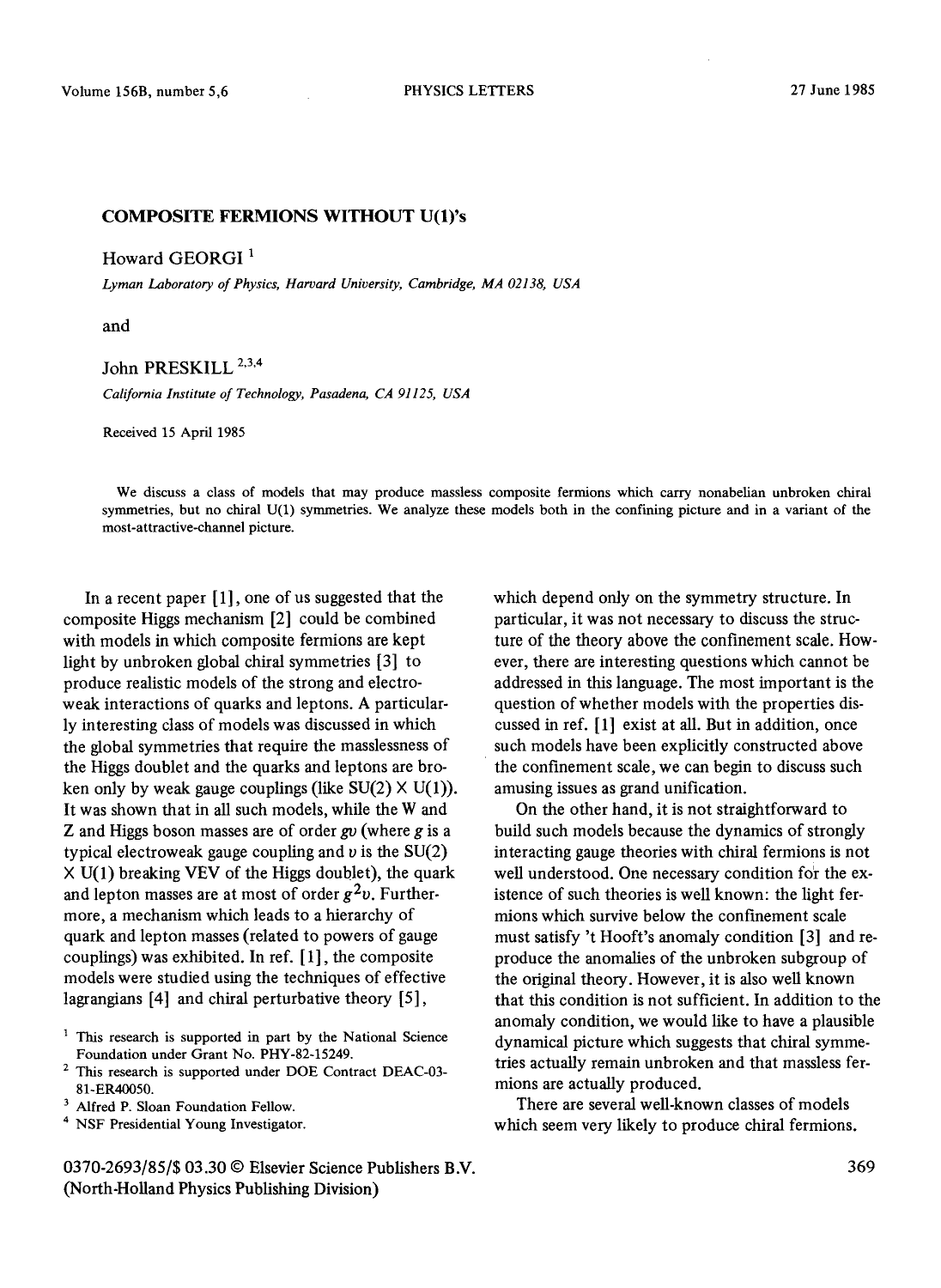Probably the most convincing are models in which the strong gauge group is  $SU(N)$  and the left-handed (LH) fermions transform as a two-index antisymmetric tensor  $(N(N-1)/2)$  and  $(N-4)N$ 's [6,7]. In a most-attractive-channel (MAC) picture, the gauge group breaks down to SU(4) and the global  $SU(N- 4)$  $X U(1)$  symmetry of the original theory combines with a subgroup of the  $SU(N)$  to leave a global  $SU(N-4) \times U(1)$  unbroken. Under this symmetry there are fermions (just pieces of the original fermion representation) that are gauge SU(4) singlets and transform under the global  $SU(N-4)$  as a two-index symmetric tensor. These fermions must remain massless because of the unbroken chiral symmetry. The same conclusions can be reached in the "complementary" confining picture  $[7]$ , in which the SU(N) gauge symmetry is assumed to remain unbroken and the chiral fermions are interpreted as composite states. Indeed, it is, in part, the congruence of these two different pictures that gives us confidence in our analysis of these models.

It is easy to extend such models such that the same analysis suggests that composite Goldstone bosons as well as chiral fermions are formed. Simply add *MN's*  and  $\overline{M}$  N's. Now the global symmetry is SU(N + M – 4)  $\times$  SU(M)  $\times$  U(1)  $\times$  U(1) and the MAC picture suggests that it breaks down to  $SU(N-4) \times SU(M) \times$  $U(1) \times U(1)$ , producing the same chiral fermions and Goldstone bosons in the manifold  $SU(N + M - 4)$  $SU(N-4)$ <sup>#1</sup>. Unfortunately, such models are not suitable for our purposes because the chiral fermions carry an unbroken chiral  $U(1)$  symmetry which is not carried by the composite Higgs. Thus Yukawa couplings of the composite Higgs to fermions cannot be produced, even in the presence of weak gauge couplings because weak gauge boson exchange does not break the chiral U(1) symmetry.

In this note, we suggest and discuss a very different class of models that, we believe, is equally likely to lead to chiral, composite, fermions and in which the chiral fermions are protected by unbroken non-abetian chiral symmetries, but not by any  $U(1)$ 's. In a separate note, we will show that Yukawa couplings between the composite Higgs and the composite fermions may

actually be induced in models of this kind [9].

We begin by constructing a class of models in which there are chiral fermions but no composite Higgs. In order to avoid  $U(1)$ 's which act on the chiral fermions, we will avoid U(1)'s entirely by starting with a semisimple strong interaction in which there are as many simple factors as there are types of fermion representations. The simplest interesting example is the following: The gauge group is  $SU(L) \times SU(M) \times SU(N)$ . The LH fermions are

$$
L(1, M, \overline{N})^s s \quad (type L),
$$
  
\n
$$
M(\overline{L}, 1, N)^s s \quad (type M),
$$
  
\n
$$
N(L, \overline{M}, 1)^s s \quad (type N).
$$
 (1)

Evidently, there is an  $su(L) \times su(M) \times su(N)$  global symmetry  $*$ <sup>2</sup> because of the identical fermion representations, but all of the possible global U(1) symmetries are anomalous with respect to at least one of the strong groups. Note, however, that the model has no gauge anomalies and that, for suitable choices of the integers  $L, M$ , and  $N$ , all the gauge couplings are asymptotically free  $*$ <sup>3</sup>. We further assume that they all get strong at about the same scale, the confinement scale.

If we assume that the  $su(L) \times su(M) \times su(N)$  global symmetries are unbroken by the confinement mechanism, there is an extremely simple way of saturating the anomaly conditions. We can assume that the massless LH composite fermions transform under  $su(L)$  X  $SU(M)$  X  $SU(N)$  as an  $(L, M, N)$ . Furthermore, this is just what is suggested by a very simple confinement picture in which the composite fermions are gauge singlet bound states of three elementary fermions, one each of type L, type M, and type N.

The models in (1) are interesting because they look like chiral fermion models only when two or more of the simple gauge subgroups get strong at once. If only one of the gauge subgroups gets strong, the model resembles QCD with some of the global chiral symmetries weakly gauged and the resulting anomalies canceled by spectator fermions. Thus, even though we are really interested in the situation in which all the gauge subgroups get strong at once, it may be possible

 $*1$  Such models have also been discussed by Bars and Yankielowicz [8], but they assume that all the global chiral symmetries remain unbroken.

 $*$ <sup>2</sup> Here and below, we use lower case letters (i.e. su(M)) to refer to the global symmetry groups.

<sup>&</sup>lt;sup> $\pm$ 3</sup> The condition is:  $2LMN < 11$  [min(L, M, N)]<sup>2</sup>.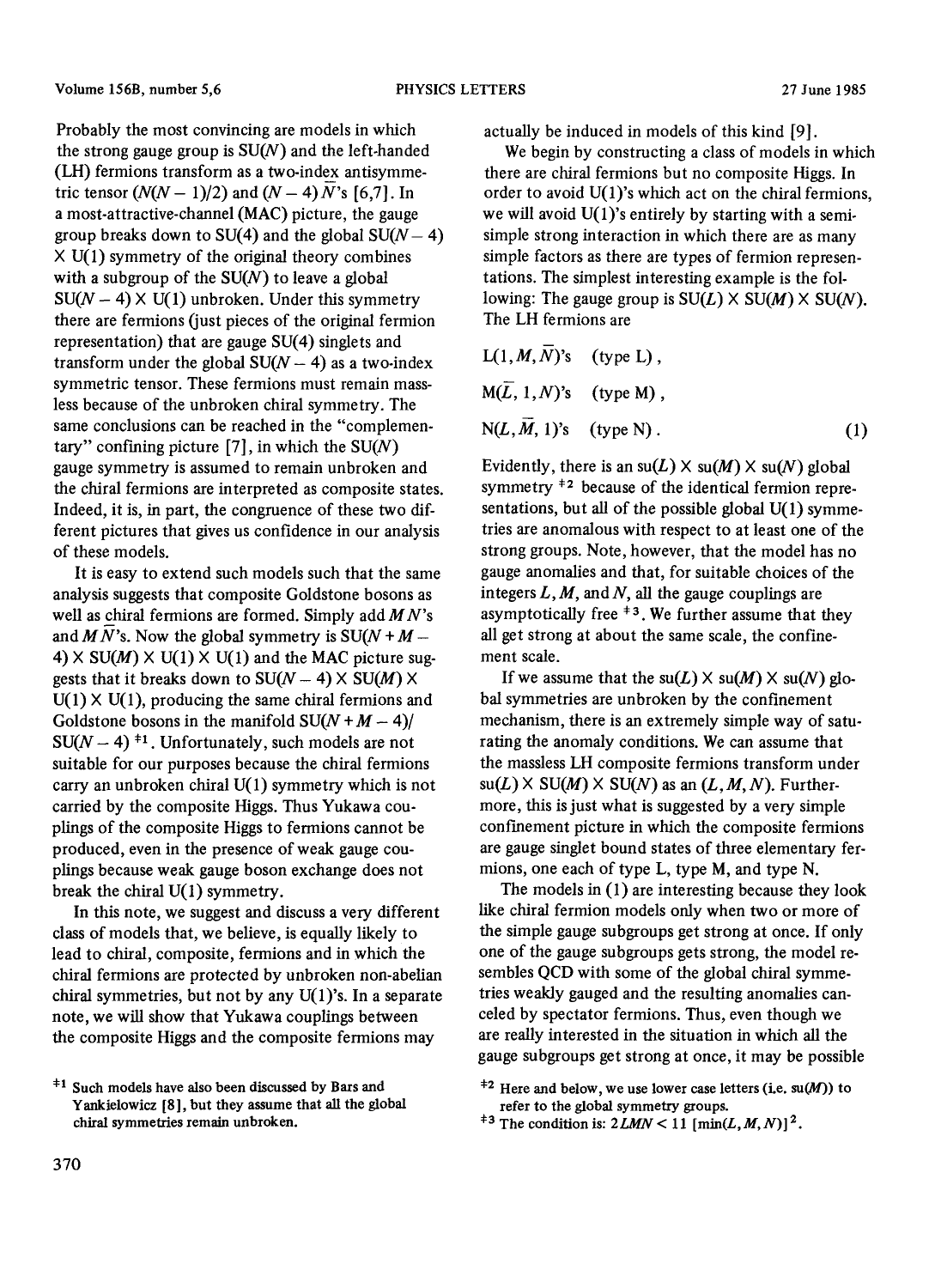to get some insight into the dynamics by treating one of the gauge subgroups, say  $SU(L)$ , as a QCD-like confining interaction, and the other two as "weak" gauge interactions which break the global chiral symmetries.

0nly the type M and N fermions in (1) transform nontrivially under  $SU(L)$ , so the global chiral symmetries of the  $SU(L)$  theory in the absence of  $SU(M)$ and  $SU(N)$  interactions would be  $su(MN) \times su(MN)$  $X$  u(1), spontaneously broken down to su(MN)  $X$ u(1). In the presence of the chiral symmetry breaking produced by the  $SU(M) \times SU(N)$  gauge interactions, there is a nontrivial vacuum alignment question: how do the two gauge groups line up with one another and with the two relevant global symmetry groups  $su(N)$ and  $su(M)$ ?

Call the type M fermions

$$
\psi_{\mathbf{M}}^{aj} \quad \text{for } a = 1, ..., M, j = 1, ..., N,
$$
 (2)

suppressing the gauged  $SU(L)$  indices. Call the type N fermions

$$
\psi_{ia}^N \quad \text{for } j = 1, ..., N, a = 1, ..., M.
$$
 (3)

The condensate which describes the spontaneous breaking of the chirai symmetry can then be represented by a unitary *MN X MN* matrix

$$
\Sigma^{aj}_{\ k b} \propto \langle \psi^{\,aj}_{\,M} \psi^{\,N}_{\,kb} \rangle \,. \tag{4}
$$

On this condensate, the generators of the various gauge and global symmetries act as follows:

global su(
$$
M
$$
)  $\rightarrow$  ( $T_{\alpha}^{M}y_{c}^{a} \Sigma^{ci}_{kb}$ ;  
global su( $N$ )  $\rightarrow \Sigma^{aj}_{lb}(T_{\mu}^{N^{*}})_{k}^{l}$ ,  
gauge SU( $N$ )  $\rightarrow$  ( $T_{\mu}^{N}y_{l}^{j} \Sigma^{al}_{kb}$ ,  
gauge SU( $M$ )  $\rightarrow -\Sigma^{aj}_{kc}(T_{\alpha}^{M})_{b}^{c}$ , (5)

where

$$
T_{\alpha}^{\mathbf{M}} \quad \text{for } \alpha = 1, ..., M^2 - 1 ,
$$
  
\n
$$
T_{\mu}^{\mathbf{N}} \quad \text{for } \mu = 1, ..., N^2 - 1 ,
$$
 (6)

are  $M \times M$  and  $N \times N$  generalizations of the Gell-Mann matrices.

We can now discuss the vacuum alignment question by constructing an effective lagrangian which depends on the  $\Sigma$  field. In this case, however, the order  $g<sup>2</sup>$  effective potential does not determine the vacuum alignment. Because the M type and N type fermions

do not share any gauge symmetry, the order  $g^2$  potential is independent of  $\Sigma$ . But the physics does depend on  $\Sigma$  through the  $\Sigma$  dependence of the M and N gauge boson masses. This is the situation in which gauge boson loops are important in determining the vacuum alignment through the Coleman-Weinberg mechanism [ 10].

The gauge boson masses in order  $g^2$  come from the Goldstone boson kinetic energy term

$$
\frac{1}{4}f_L^2 \text{ tr } D^\mu \Sigma D_\mu \Sigma^\dagger \tag{7}
$$

where  $f_L$  is the analog of  $f_{\pi}$  for the SU(L) strong interactions. In the  $(M^2 + N^2 - 2)$ -dimensional space of the  $SU(M)$  and  $SU(N)$  gauge bosons, the gauge boson mass-squared matrix is

$$
M_{\alpha\beta}^{2} = \frac{1}{2}g_{M}^{2}f_{L}^{2} \text{ tr } T_{\alpha}^{M}T_{\beta}^{M} = \frac{1}{4}Ng_{M}^{2}f_{L}^{2}\delta_{\alpha\beta} ,
$$
\n(8a)  
\n
$$
M_{\mu\nu}^{2} = \frac{1}{2}g_{N}^{2}f_{L}^{2} \text{ tr } T_{\mu}^{N}T_{\nu}^{N} = \frac{1}{4}Mg_{N}^{2}f_{L}^{2}\delta_{\mu\nu} ,
$$
\n
$$
M_{\alpha\beta}^{2} = M_{\mu\alpha}^{2} = -\frac{1}{2}g_{M}g_{N}f_{L}^{2} \text{ tr}(T_{\mu}^{N}\Sigma T_{\alpha}^{M}\Sigma^{\dagger}),
$$
\n(8b)

where  $g_M(g_N)$  is the SU(M) (SU(N)) gauge coupling. Note that the sum of the gauge boson mass-squared, tr  $M^2$  from (8a), is independent of  $\Sigma$  which is why the order  $g^2$  potential does not depend on the vacuum alignment. All of the  $\Sigma$  dependence is in the mixing term (8b).

The contribution from gauge boson loops to the Coleman-Weinberg effective potential is

$$
(3/64\pi^2) tr M^4 \ln(M^2/\mu^2), \qquad (9)
$$

where  $\mu$  is a renormalization scale. A change of the value of  $\mu$  can be compensated by a corresponding change in the coefficients of the order  $g<sup>4</sup>$  terms in the potential, which we cannot compute. But we can extract from (9) the nonanalytic term

$$
[3\ln(g^2)/64\pi^2] \text{ tr } M^4 , \qquad (10)
$$

where  $g^2$  is a typical gauge coupling. This term will dominate for small  $g^2$ . For small  $g^2$ , ln  $g^2$  is negative and the minimum of (9) is obtained when  $tr M<sup>4</sup>$  is maximized. But we are interested in the strong coupling regime in which  $\ln g^2$  is positive. It is not at all clear that (10) is relevant in this regime because higher order terms in  $g^2$  may be even more important, but if we naively minimize (10) for  $\ln g^2 > 0$ , we find that the minimum occurs when the term (8b) vanishes, which happens for